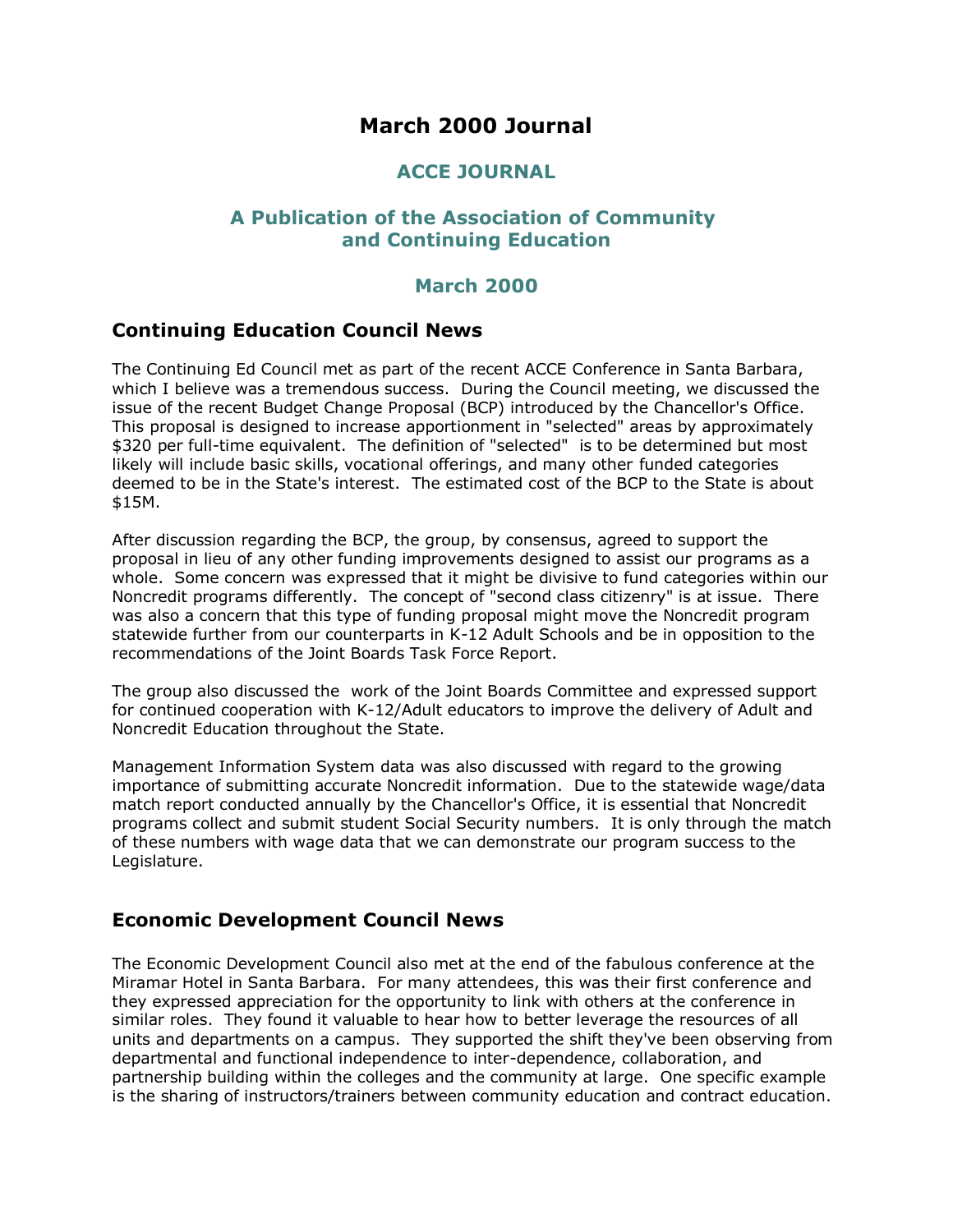Three sessions were offered for the Economic Development track at the conference.**Synergy by the Sea: The South Coastal Regional Approach to Economic Development:** Three different colleges with three different business demographics and economic variables shared successful approaches to serving their area with contract and community education programs and services. Their common approach was to listen and respond to the needs of their own communities. The need drove the solutions offered; they didn't try to force an approach on their service area. Thanks to Luann Swanberg, Ventura College; Tim Debellis, Antelope Valley; and Genene Boldt, Cuesta College!

#### **What's Good for the Goose?Making Professional Development Part of the**

**Solution:** Michael Ward, Director of the Professional Development Institute at the Institute for Business Performance (San Jose/Evergreen), presented programs offered to enhance the professional development of practitioners. He gave an excellent summary of all of the components of the Business and Workforce Performance Improvement Initiative of ED>Net as well as an overview comparing the traditional and performance approaches to serving the training needs of business clients. Thanks Michael!

**Creating a Partnership Between Contract Ed and Community Education:** Paul Hischar presented Mt. San Antonio's model for partnership and mutual program development to respond to local business and individual needs. Working closely together has enhanced both departments and provided options to individuals and businesses that may have been overlooked previously. Careful planning and a process that looked inwardly at various particulars such as goals, strengths, weaknesses, demand, relationships, and resources have led to continuous improvement in the service offerings of both areas. Thanks Paul!

Thanks to all those who helped make this conference a great success! *-Scott Hammer, ED>Net*

# **Community Services Council News**

Facilitator Tom Travis began by sharing his program's successful partnership with Alcar Personnel Services. Napa Valley College, as a co-sponsor, was able to use a new computer lab purchased by Alcor. The partnership enabled them to better serve the community and was also a public relations tool of benefit to both the college and this new business.

Mary Kay Lim (Ohlone College) shared her program's experience partnering with a PICsponsored one-stop career center at a local middle school. It was a win-win-situation for all concerned particularly in terms of the students served. Enrollment in January consisted of 65 people who had never come to the center. The PIC did not charge fees to the college for use of the lab.

Allen Hancock College assisted the local school district in their efforts to pass a bond. Allen Hancock now has the use of district facilities for senior computer classes.

Michael Burris (Long Beach City College) has a partnership with a proprietary company, Dale Carnegie, in which the college is paid \$200 per student. The company does all the promotion for the program. The proceeds generated for Michael's program totaled \$40,000.

Michael also discussed selling advertisements in the college's schedule to not-for-profit entities. By limiting the sale to not-for-profits, they are able to mail at the lower rate. He also sells advertising in smaller marketing pieces to for-profits, knowing that postage must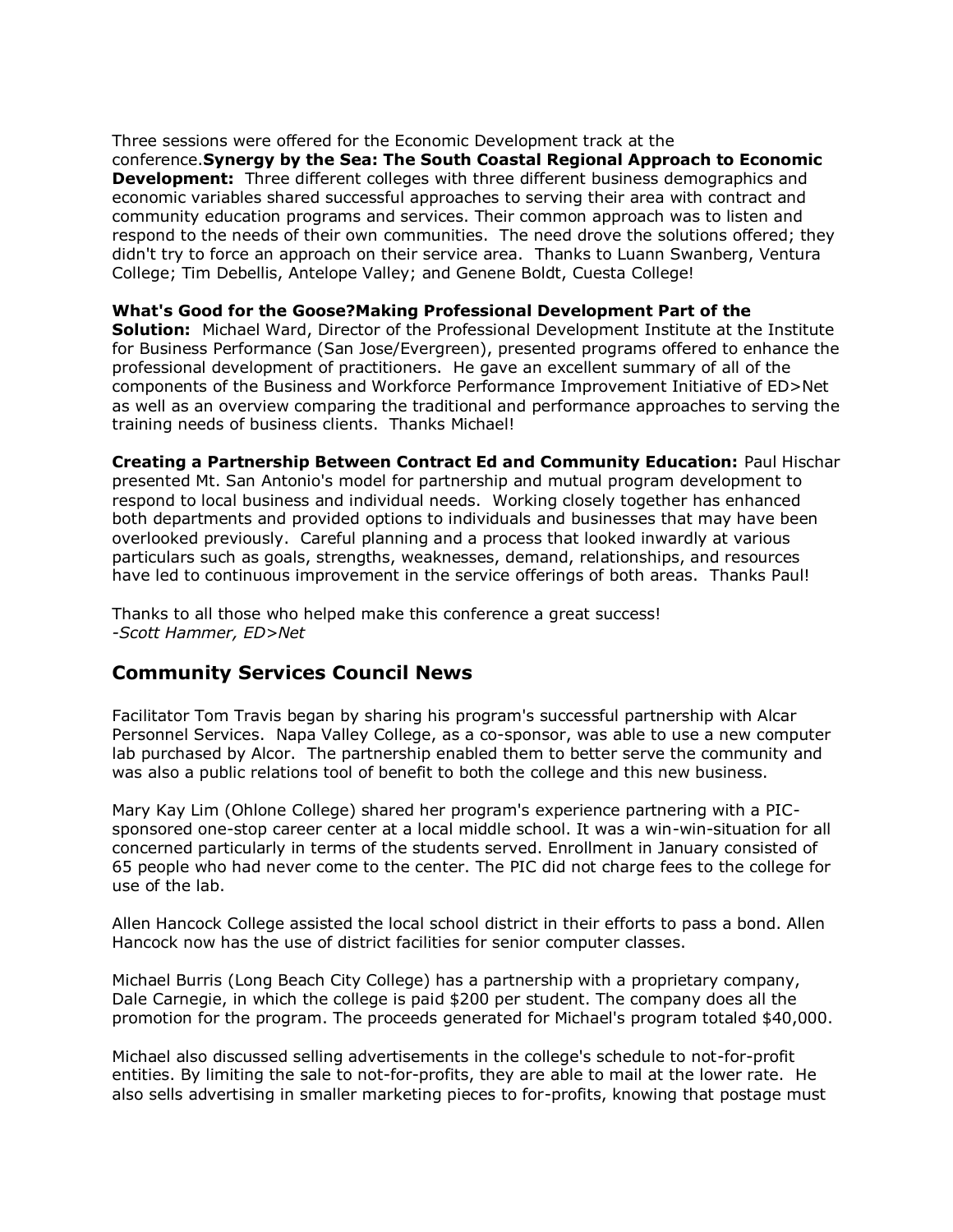be first-class. These are primarily flyers targeted to businesses.

Lynne Towle (City College of San Francisco) partners with San Francisco State University by exchanging pages in their respective schedules of classes. Jan Powers allows USF (nonprofit) to advertise in her Community Education schedule. Tom Travis partners with his local SBDC in trading advertising space as well.

Cyndy Pardee (Riverside Community College) has partnered with WYNCOM, Steven Covey's Professional Development Program. The college receives free tickets for public relations purposes and as incentives for on-site program volunteers. Cyndy partnered with local Toastmasters groups for the volunteers. RCC made \$2,000; now her Dean sits on the WYNCOM board and another successful partnership has developed.

It was stressed that partnerships with outside entities must be presented in a manner in which administrators see the ultimate benefits to the college and the community. Internal marketing in these cases may be more important than external marketing, because without buy-in from the college, there is little chance for success.

Last, but not least, DeLoise King (Mt. San Jacinto College) volunteered to Chair the Community Services Council in the absence of Sandra Rickner. For those of you who don't know, Sandra is recuperating from a minor heart attack (doing well, we are happy to say.)

Thanks to Barbara Louis and Santa Barbara City College for arranging such a great conference! *-Submitted by Lori Chan Luna, College of the Sequoias*

# **President's Letter**

We just concluded our annual conference held in Santa Barbara and it was a huge success! The conference planning, program, and beautiful location all contributed to an outstanding experience for ACCE members and others. I want to take the time here to publicly thank Dr. Barbra Louis, ACCE 1st vice president and 2000-conference chair, for a truly outstanding effort!

During the conference luncheon and business meeting, the memberships voted on formal amendments to the constitution and bylaws. I am happy to report that the vote to accept was unanimous--they are now official! (See [www.acceonline.org](http://www.acceonline.org/) for a complete copy.)

Also, during the meeting we announced the awardees in the various categories including the prestigious Mariann Loniello award. As we presented the awards, I made the difficult decision to omit the comments of the nominators. I did this only reluctantly in the interest of the time remaining, so I am devoting the rest of my "President's message" to listing the awards, the awardees, and their accomplishments. We as an association are very proud of the achievements of these individuals.

Be sure to mark your calendar and attend the April 25 Drive-In workshop in Sacramento. Hope to see you there. *-Ray Ramirez, San Diego College District*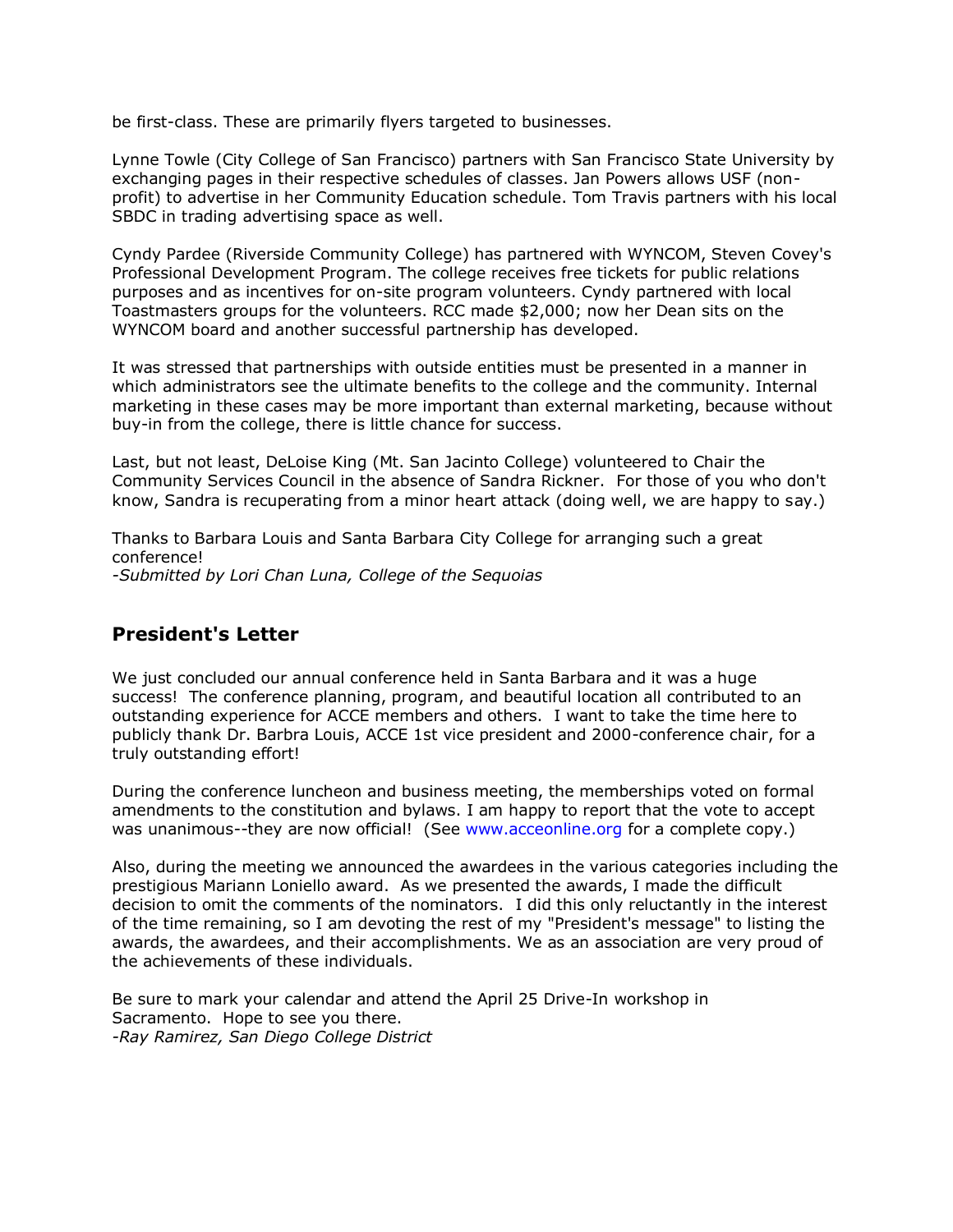### **Mariann Loniello Award**

### *Dr. Tom Travis, Dean, Upper Valley Campus & Community Education, Napa Valley College*

Tom has devoted many years of dedicated service to ACCE and to the cause of Community and Continuing Education in the State of California. He served as ACCE Treasurer, Vice-President, President, Past-President, and Community Education Council Chair.

Tom provided important State leadership for ACCE during the difficult period of the Orange County lawsuit which threatened the right of community colleges to continue providing Noncredit programs. He and other ACCE board members worked hard to pass a bill which protected those rights. The bill was passed by both houses of the state assembly, but was vetoed by the governor. The bill was, however, instrumental in increasing awareness of and support for community college noncredit programs among community college Chancellor's Office staff, CEO's, and state legislators.

Tom initiated the first ACCE newsletter, the ACCE web page, the position of ACCE Legislative Analyst, the practice of contracting with lobbyists during periods of difficult legal challenges, and the concept of ACCE constituent councils including noncredit, community education, and economic development.

-Nominated by Jenny Sercu, Napa Valley College

### **Continuing Ed Person of the Year**

### *Lorraine Wicks, Coordinator Older Adults Program, North Orange County Community College District/School of Continuing Education*

Lorraine Wicks has developed what may be the largest Older Adults Program in the State of California. Annually enrolling 15,000 students (2,000 FTES) at 180 community sites, the program developed by Lorraine is unique. Recently, Lorraine developed several new diverse classes including a vocational program for "re-engineering" adults and a "Balance & Mobility" class aimed at helping older adults reduce injuries from falls.

Lorraine has been actively involved at the State level in establishing Older Adults Program Standards. Locally, she is active in Older Adults organizations and chaired the Annual Orange County Older Adults Career Fair. She has also mentored many of her peers at other colleges as they have worked to establish similar programs.

At our school, Lorraine is known as a creative manager. She has used the availability of categorical funds to enhance the OAP by adding additional program development staff and by increasing the management effectiveness of her programs. *-W. Gary McGuire, Provost, N. Orange County*

### **Community Ed Person of the Year**

### *Roberta Dunham, Director, Community Education, Santa Rosa Jr. College*

I have served as Roberta's supervisor since 1988. She is one of the College's more innovative and hard-working administrators and certainly deserving of statewide recognition. She was hired in 1983 as Community Services Assist., was promoted to Manager in 1987, and to Director in 1993. During her 17-year career at SRJC, she has continually sought new challenges and created many new programs.